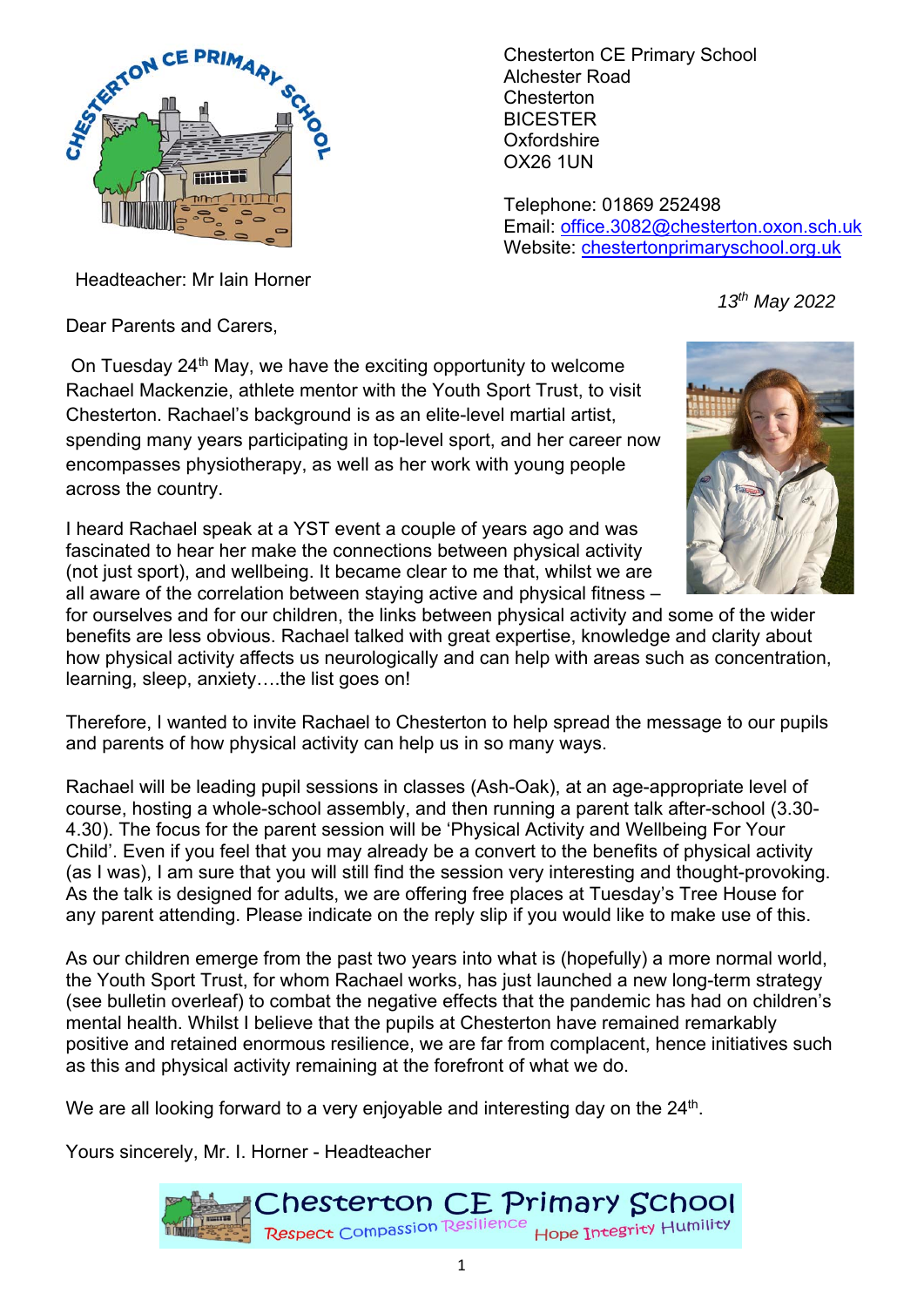## *Youth Sport Trust Bulletin – Wednesday May 11th 2022*

*"Today the Youth Sport Trust has launched its new long-term strategy 'Inspiring Changemakers, Building Belonging'. It said it will be vital to ….ensure that by 2035 all children grow up knowing how to balance the demands of the digital age. It wants every young person to*  learn in a healthy way what belonging really feels like, and for young *people to have a positive personal identity which comes from play and sport.*



## *Alison Oliver MBE, Chief Executive of the Youth Sport Trust, said:*

*"We are staring in the face of a 'new pandemic' of increasing rates of self-harm and children struggling in a digital age. Urgent action is needed.* 

*"Children's social and emotional wellbeing is in decline, and … there is a real concern from parents that their children are not getting enough play and sport. We know that unhappy, unhealthy children don't learn as effectively. If children don't learn we won't have a society fit for the future. When children play and are physically active, they are happy, healthy and achieve.* 

*"Daily physical activity, play and the development of physical literacy should be an integral part of every childhood."* 

*The research among UK parents of children aged 18 and under carried out by YouGov found:* 

- *83% of parents are concerned that children are spending too much time online and not enough time with one another*
- *81% of parents are concerned that young people aren't getting enough physical activity*
- *80% of parents say that cuts to PE, sport and break times in school have a negative impact on young people's wellbeing.*

**Please see the following link to hear Rachael talk a little bit more about her work**  *https://www.youtube.com/watch?v=KDn0E8MD-rU* **and see below for more information.** 

*Rachael is part of the Sky Sports Living for Sport Athlete mentor team and she comments on this work. "My role as an Athlete Mentor has enabled me to inspire and motivate young people across the UK to be the best they can be. The young people I meet are so inspiring for me. It is amazing to see so much enthusiasm and desire to achieve. By learning new skills and disciplines that they can apply to all aspects of life, today's youngsters can really strive to achieve all of their aspirations."* 

*As a physiotherapist Rachael has worked in a variety of clinical settings, including the NHS, private hospitals, nursing homes, special needs schools and a range of sports clubs. In addition to this, she has worked with elite athletes including world champion martial art practitioners and Olympic athletes. Rachael has a special interest in the treatment of movement disorders and restoring normal movement and function in both the treatment of neurological conditions and sports injuries.*